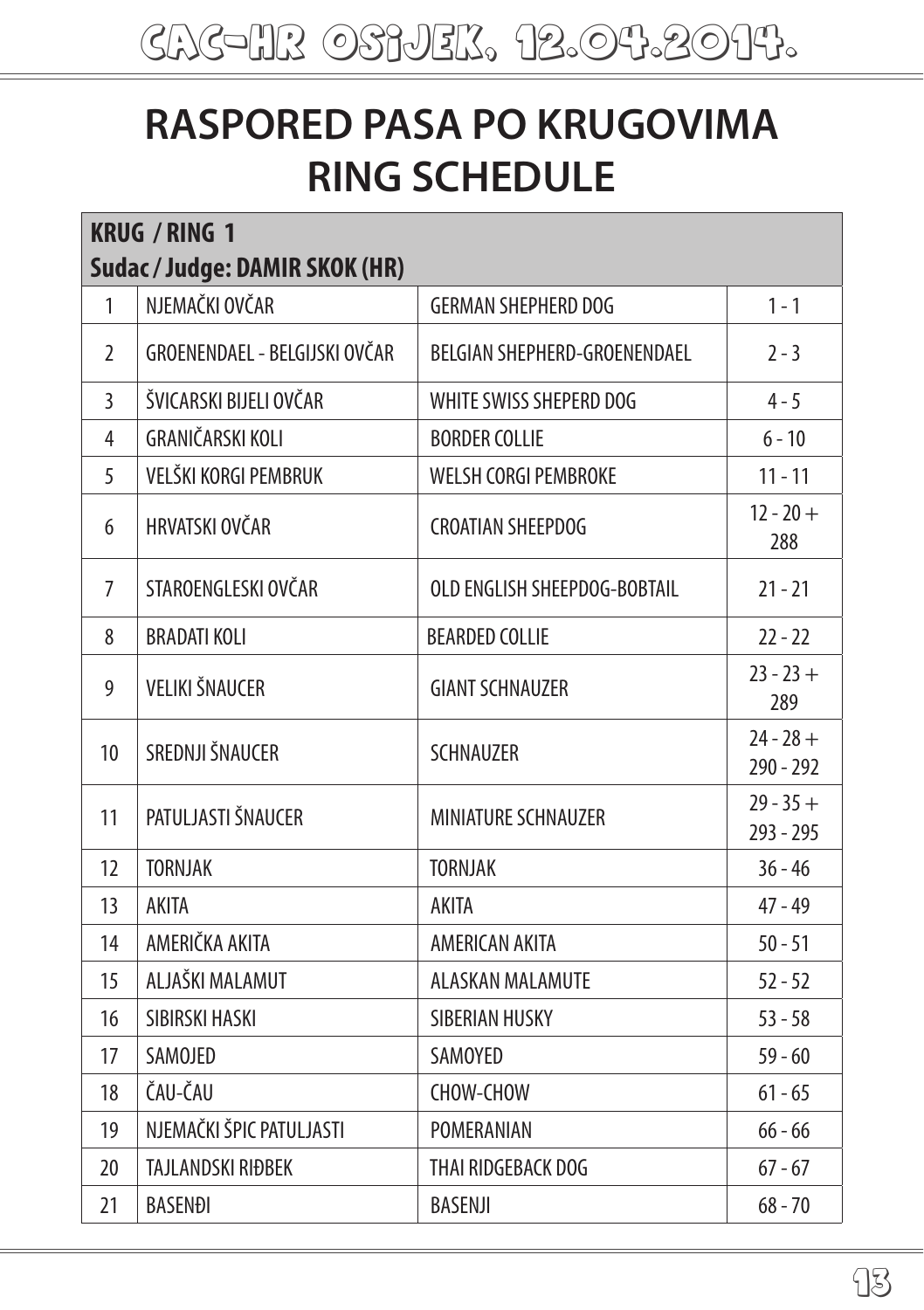| <b>KRUG / RING 2</b><br>Sudac / Judge: MASSIMILIANO MANNUCCI (I) |                            |                                   |                    |
|------------------------------------------------------------------|----------------------------|-----------------------------------|--------------------|
| 1                                                                | <b>ROTVAJLER</b>           | <b>ROTTWEILER</b>                 | $71 - 76$          |
| $\mathcal{L}$                                                    | <b>MASTIF</b>              | <b>ENGLISH MASTIFF</b>            | $77 - 80$          |
| $\mathbf{3}$                                                     | DOGO ARGENTINO             | DOGO ARGENTINO                    | $81 - 84$          |
| 4                                                                | <b>CANE CORSO</b>          | <b>CANE CORSO ITALIANO</b>        | $85 - 89 +$<br>296 |
| 5                                                                | <b>DALMATINSKI PAS</b>     | <b>DALMATIAN</b>                  | $90 - 92$          |
| 6                                                                | ISTARSKI KRATKODLAKI GONIČ | <b>ISTRIAN SHORT HAIRED HOUND</b> | $93 - 95 +$<br>297 |
| $\overline{7}$                                                   | ISTARSKI OŠTRODLAKI GONIČ  | ISTRIAN COARSE-HAIRED HOUND       | $96 - 96$          |
| 8                                                                | BIGL                       | <b>BEAGLE</b>                     | $97 - 103$         |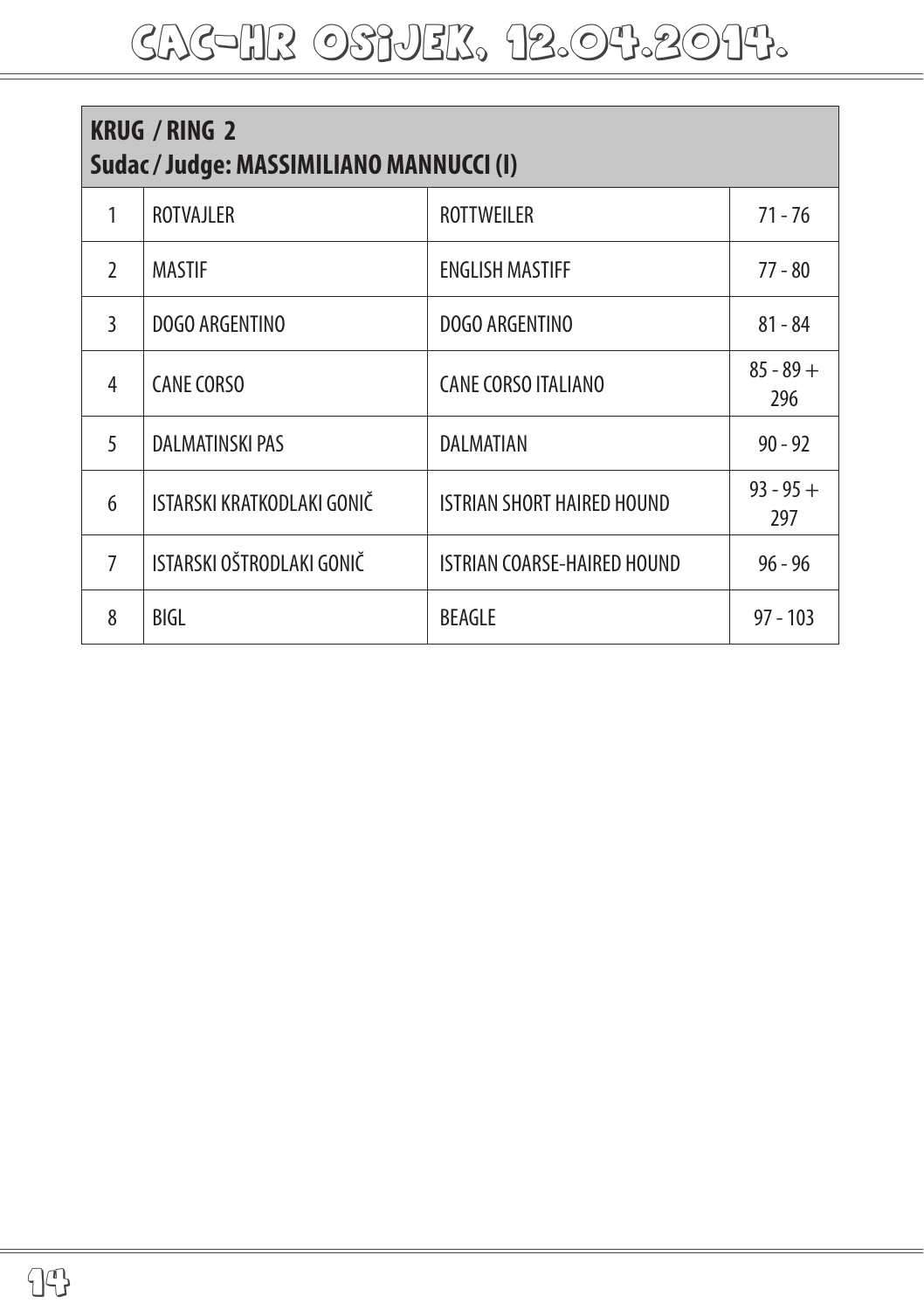## cac-hr OSIJEK, 12.04.2014.

| <b>KRUG / RING 3</b><br>Sudac / Judge: OLIVER ŠIMON (SRB) |                              |                             |                            |
|-----------------------------------------------------------|------------------------------|-----------------------------|----------------------------|
| 1                                                         | <b>DOBERMAN</b>              | DOBERMANN                   | $104 - 107$                |
| $\overline{2}$                                            | NJEMAČKI BOKSER              | <b>GERMAN BOXER</b>         | $108 - 112$                |
| 3                                                         | <b>BULMASTIF</b>             | <b>BULLMASTIFF</b>          | $113 - 117$                |
| 4                                                         | <b>ENGLESKI BULDOG</b>       | <b>BULLDOG</b>              | 118 - 119                  |
| 5                                                         | ŠAR-PEI                      | SHAR-PEI                    | $120 - 125$                |
| 6                                                         | PATULJASTI PINČ              | <b>MINIATURE PINSCHER</b>   | $126 - 127$                |
| $\overline{7}$                                            | NJEMAČKA DOGA                | <b>GREAT DANE</b>           | $128 - 135$                |
| 8                                                         | PIRINEJSKI PLANINSKI PAS     | PYRENEAN MOUNTAIN DOG       | $136 - 137$                |
| 9                                                         | <b>TIBETSKI MASTIF</b>       | <b>TIBETAN MASTIFF</b>      | $138 - 139 +$<br>298       |
| 10                                                        | KAVKASKI OVČAR               | CAUCASIAN SHEPHERD DOG      | $140 - 140 +$<br>299 - 300 |
| 11                                                        | NJUFAUNDLENDER               | NEWFOUNDLAND                | 141 - 141                  |
| 12                                                        | <b>BERNSKI PLANINSKI PAS</b> | <b>BERNESE MOUNTAIN DOG</b> | 142 - 142                  |
| 13                                                        | SREDNJE AZIJSKI OVČAR        | CENTRAL ASIA SHEPHERD DOG   | 143 - 143                  |
| 14                                                        | ŠARPLANINAC                  | YUGOSLAVIAN HERDER          | 144 - 144                  |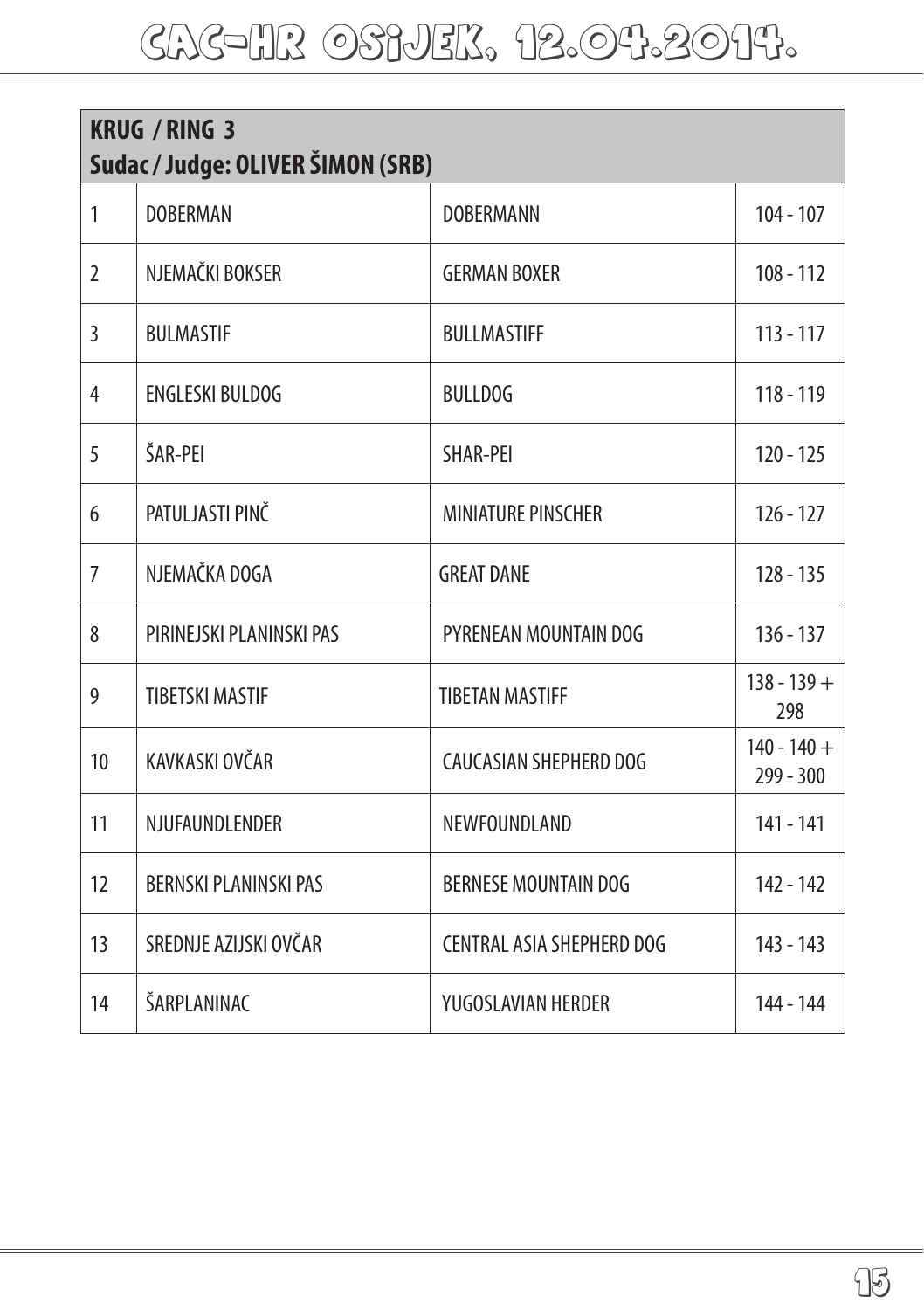| <b>KRUG / RING 4</b><br>Sudac / Judge: JASMINKA KNEŽEVIĆ (HR) |                             |                                |             |
|---------------------------------------------------------------|-----------------------------|--------------------------------|-------------|
| $\mathbf{1}$                                                  | AMERIČKI STAFORDSKI TERIJER | AMERICAN STAFFORDSHIRE TERRIER | $145 - 152$ |
| $\overline{2}$                                                | STAFORDSKI BULTERIJER       | STAFFORDSHIRE BULL TERRIER     | $153 - 157$ |
| 3                                                             | <b>BULTERIJER</b>           | <b>BULL TERRIER</b>            | $158 - 158$ |
| 4                                                             | <b>BIŠON</b>                | <b>BICHON FRISE</b>            | $159 - 160$ |
| 5                                                             | <b>HAVANEZER</b>            | <b>HAVANESE</b>                | $161 - 161$ |
| 6                                                             | <b>TULEARSKI PAS</b>        | <b>COTON DE TULEAR</b>         | $162 - 162$ |
| $\overline{7}$                                                | <b>MALTEZER</b>             | <b>MALTESE</b>                 | $163 - 168$ |
| 8                                                             | <b>TOY PUDL</b>             | <b>TOY POODLE</b>              | $169 - 169$ |
| 9                                                             | <b>PUDL MALI</b>            | <b>MINIATURE POODLE</b>        | $170 - 178$ |
| 10                                                            | <b>PUDL SREDNJI</b>         | <b>MEDIUM POODLE</b>           | 179 - 179   |
| 11                                                            | <b>PUDL VELIKI</b>          | STANDARD POODLE                | 180 - 184   |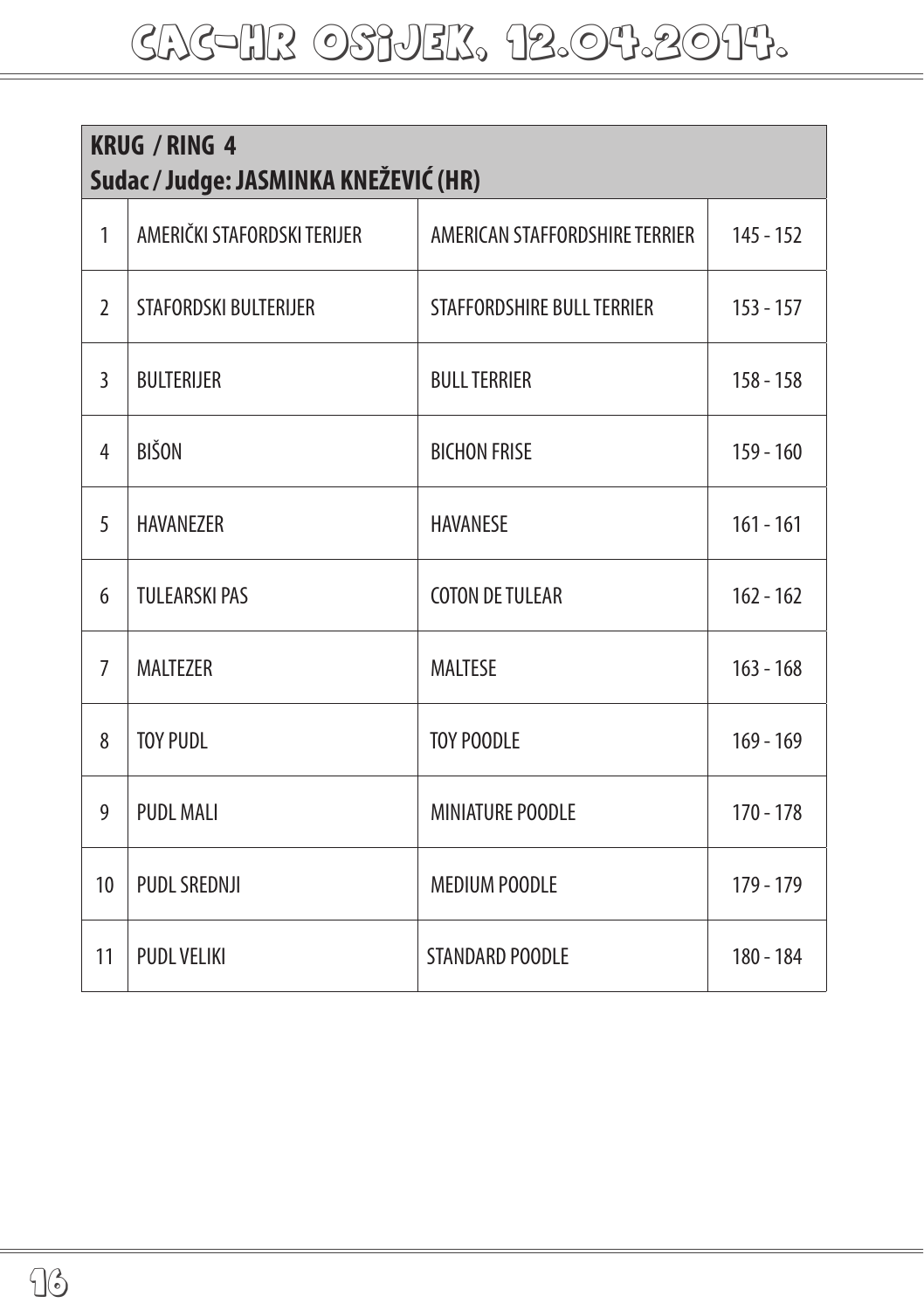| <b>KRUG / RING 5</b><br>Sudac / Judge: ZLATKO KRALJIĆ (HR) |                                          |                                                  |             |
|------------------------------------------------------------|------------------------------------------|--------------------------------------------------|-------------|
| 1                                                          | <b>KERRY BLUE TERRIER</b>                | <b>KERRY BLUE TERRIER</b>                        | $185 - 185$ |
| $\overline{2}$                                             | VELŠKI TERIJER                           | <b>WELSH TERRIER</b>                             | $186 - 186$ |
| 3                                                          | <b>FOKSTERIJER OŠTRE DLAKE</b>           | <b>FOX TERRIER - WIRE</b>                        | $187 - 187$ |
| 4                                                          | <b>JACK RUSSEL TERRIER</b>               | <b>JACK RUSSELL TERRIER</b>                      | 188 - 189   |
| 5                                                          | NJEMAČKI LOVNI TERIJER                   | <b>GERMAN HUNTING TERRIER</b>                    | 190 - 196   |
| 6                                                          | JORKŠIRSKI TERIJER                       | <b>YORKSHIRE TERRIER</b>                         | 197 - 197   |
| 7                                                          | JAZAVČAR KRATKODLAKI                     | DACHSHUND STANDARD SMOOT-<br><b>HAIRE</b>        | 198 - 200   |
| 8                                                          | JAZAVČAR OŠTRODLAKI                      | <b>DACHSHUND STANDARD WIRE-</b><br><b>HAIRED</b> | $201 - 203$ |
| 9                                                          | JAZAVČAR PATULJASTI<br>KRATKODLAKI       | DACHSHUND MINIATURE SMOOTH                       | $204 - 204$ |
| 10                                                         | JAZAVČAR PATULJASTI<br><b>OŠTRODLAKI</b> | DACHSHUND MINIATURF WIRF                         | $205 - 205$ |
| 11                                                         | <b>FRANCUSKI BULDOG</b>                  | <b>FRENCH BULLDOG</b>                            | $206 - 210$ |
| 12                                                         | <b>BOSTON TERIJER</b>                    | <b>BOSTON TERRIER</b>                            | $211 - 211$ |
| 13                                                         | <b>TIBETSKI TERIJER</b>                  | <b>TIBETAN TERRIER</b>                           | $212 - 212$ |
| 14                                                         | SHIH-T7U                                 | SHIH-TZU                                         | $213 - 216$ |
| 15                                                         | CAVALIER KING CHARLES ŠPANIJEL           | <b>CAVALIER KING CHARLES SPANIEL</b>             | $217 - 217$ |
| 16                                                         | KINESKI KUKMASTI PAS                     | <b>CHINESE CRESTED DOG</b>                       | $218 - 220$ |
| 17                                                         | <b>PAPIJON</b>                           | <b>PAPILLON</b>                                  | $221 - 225$ |
| 18                                                         | ČIVAVA                                   | CHIHUAHUA                                        | $226 - 229$ |
| 19                                                         | IRSKI VUČJI HRT                          | IRISH WOLFHOUND                                  | $230 - 231$ |
| 20                                                         | <b>RUSKI HRT</b>                         | <b>BORZOI</b>                                    | $232 - 233$ |
| 21                                                         | MALI TALIJANSKI HRT                      | ITALIAN GREYHOUND                                | 234 - 234   |